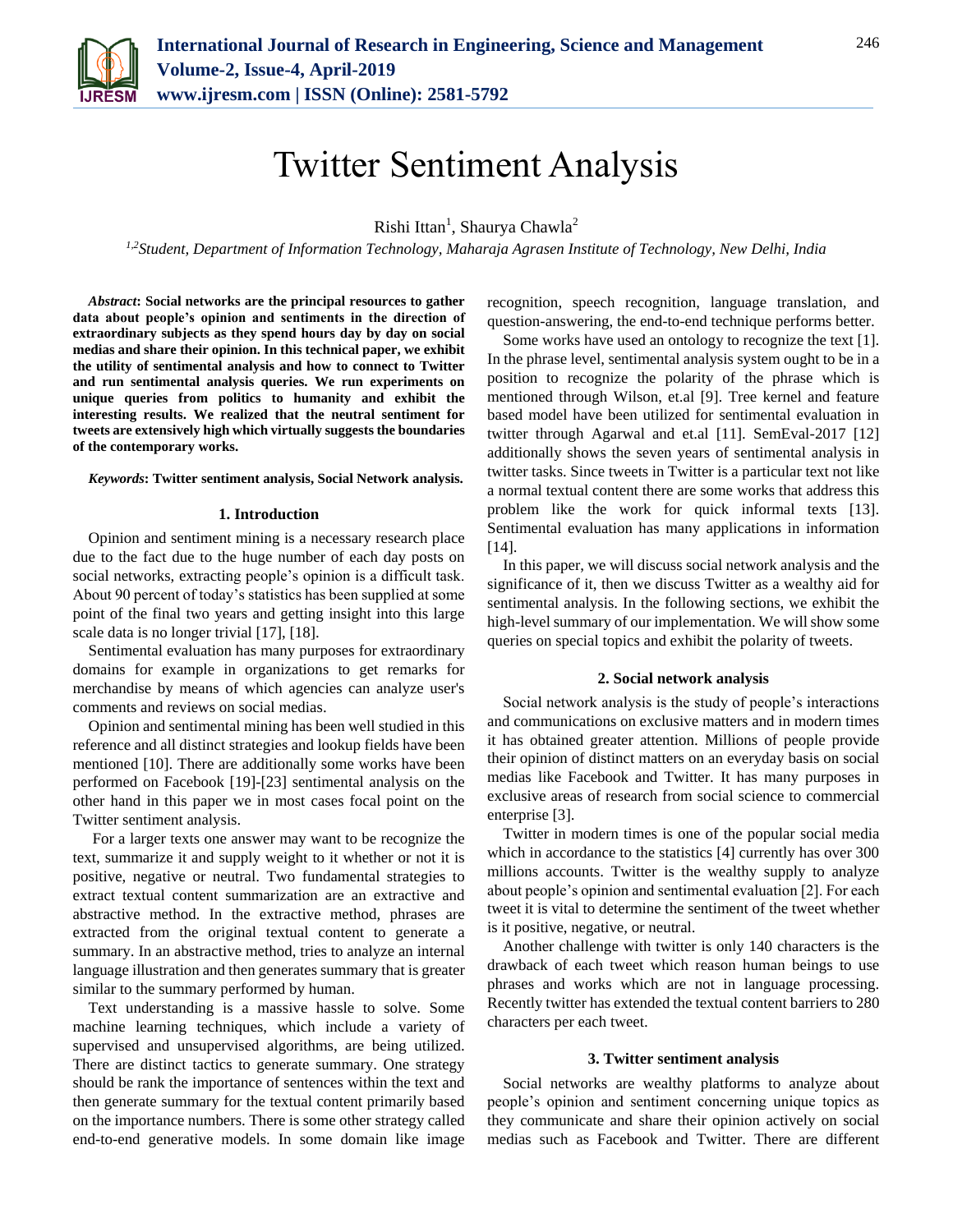

opinion-oriented records gathering systems which intention to extract people's opinion concerning distinct topics. The sentiment-aware systems these days have many applications from commercial enterprise to social sciences.

Since social networks, particularly Twitter, consists of small texts and people might also use different words and abbreviations which are challenging to extract their sentiment through contemporary Natural Language processing systems easily, consequently some researchers have used deep learning and machine learning strategies to extract and mine the polarity of the text [15]. Some of the popular abbreviations are FB for Facebook, B4 for before, OMG for oh my god and so on. Consequently, sentimental analysis for brief texts like Twitter's posts is difficult [8].

## **4. Design and implementation**

This technical paper reviews the implementation of the Twitter sentiment analysis, through utilizing the APIs provided by Twitter itself.

There are incredible works and equipment focusing on text mining on social networks. In this research the wealth of available libraries has been used.

The approach to extract sentiment from tweets is as follows:

- Start with downloading and caching the sentiment dictionary.
- Download twitter testing data sets, input it into the program.
- Remove the stop words to clean the tweets.
- Tokenize and feed into the program every word in the dataset.

Compare it to positive sentiments and negative sentiments in the dictionary for each word. Then positive count increment or negative count increment.

| <b>Algorithm 1 Extract Twitter sentiment</b>                                        |
|-------------------------------------------------------------------------------------|
| 1: procedure TWITTER-CONNECTION()                                                   |
| $consumer - key = 'xxxxxxxx'$<br>$^{2}$                                             |
| $consumer - secret = 'xxxxxxx'$<br>3:                                               |
| $access - token = 'xxxxxxx'$<br>4:                                                  |
| $access - token - secret = 'xxxxxxxx'$<br>5:                                        |
| $self.auth = OAuthHandler(cosumer - key, consumer - secret)$<br>6:                  |
| $self. author.set - access - token (access - token, access - token - secret)$<br>7: |
| $self. api = tweepy. API (self.auth)$<br>8:                                         |
| 9: end procedure                                                                    |
| 10:                                                                                 |
| 11: procedure TWEET-CLEANING $(t)$                                                  |
| $tweet = t$ .remove - $Stop - words$<br>12:                                         |
| Return tweet<br>13:                                                                 |
| 14: end procedure                                                                   |
| 15:                                                                                 |
| 16: procedure TWEET-CLASSIFICATION(t)                                               |
| $t = Tweet - Cleaning(t)$<br>$17 -$                                                 |
| $tweet-polarity = t.sentiment.polarity$<br>18:                                      |
| $tweet - polarity$<br>19:                                                           |
| 20: end procedure                                                                   |
| 21:                                                                                 |
| 22: procedure GET-TWEETS(q, count)                                                  |
| $fetched - tweets = self.api.search(q = query, count = count)$<br>23:               |
| Return fetched - tweets<br>24:                                                      |
| 25: end procedure                                                                   |
| 26-                                                                                 |
| 27: procedure MAIN()                                                                |
| $st = SentimentalTwitter()$<br>28:                                                  |
| $tweets = st.fetch - tweets(query = 'politics', count = 300)$<br>29:                |
| $PositiveTwects = tweets that sentiment = 'positive'$<br>30:                        |
| $NegativeTwects = tweets that sentiment = 'negative'$<br>31:                        |
| 32:                                                                                 |
| for tweet t in <i>PositiveTweets</i> do<br>33:                                      |
| print(t)<br>34:                                                                     |
| end for<br>35:                                                                      |
| for tweet t in NegativeTweets do<br>36:                                             |
| print(t)<br>37:                                                                     |
| end for<br>38:                                                                      |
| 39: end procedure                                                                   |



Based on the count either positive or negative, we can finally analyze percentage of sentiment to decide the polarity.

Researchers have done distinctive sentimental analyses on Twitter for diverse purposes for example the work outlined by Wang, et.al [5] is a real-time twitter sentiment analysis of the presidential race.

Fig. 1 shows the sentimental analysis algorithm at the high level. As it can be seen in the algorithm, we have different procedures to connect the twitter API, fetch the tweets, tweet cleaning or remove stop words, classify tweets which means get the polarity of the tweet, and finally return the results.

# *A. Implementation*

In this paper, we used python to implement sentiment analysis. Some packages have utilized including tweepy and textblob. We can install the required libraries by following commands:

- pip install tweepy
- pip install textblob

The second step is downloading the dictionary by running the following command:

python -m textblob.download\_corpora.

The textblob is a python library for text processing and it uses NLTK for natural language processing [6]. Corpora is a large and structured set of texts which we need for analyzing tweets.

#### *B. Connect to Twitter using APIs*

To connect to Twitter and query latest tweets, we need to create an account on twitter and define an application. Users need to go to the apps.twitter.com/app/new and generate the api keys. The Application settings is shown in the fig. 2. Due to the security reasons the api keys are not shown.

| Consumer Key (API Key)            |                                    | <b>DECODED TODICO TODICO TOOL</b>                                                                                                   |  |
|-----------------------------------|------------------------------------|-------------------------------------------------------------------------------------------------------------------------------------|--|
| Consumer Secret (API Secret)      |                                    |                                                                                                                                     |  |
| Access Level                      |                                    | Read and write (modify app permissions)                                                                                             |  |
| Owner                             |                                    |                                                                                                                                     |  |
| Owner ID                          |                                    |                                                                                                                                     |  |
|                                   |                                    |                                                                                                                                     |  |
| <b>Application Actions</b>        |                                    |                                                                                                                                     |  |
|                                   | Regenerate Consumer Key and Secret |                                                                                                                                     |  |
|                                   |                                    |                                                                                                                                     |  |
|                                   |                                    | Change App Permissions                                                                                                              |  |
|                                   |                                    | This access token can be used to make API requests on your own account's behalf. Do not share your access token secret with anyone. |  |
| Your Access Token<br>Access Token |                                    | xxxxxxxxxxxxxxxxxxxxxxxxxxxxx                                                                                                       |  |
| Access Token Secret               |                                    | 000000000000000000000000000000                                                                                                      |  |
| Anness Level                      | Read and write                     |                                                                                                                                     |  |
| Owner                             |                                    |                                                                                                                                     |  |
| Owner ID                          |                                    |                                                                                                                                     |  |
|                                   |                                    |                                                                                                                                     |  |

Fig. 2. Twitter application management

#### *C. Sample results*

Following shows the sample output of the program for the 'fake news' as a query based on the last 300 tweets from Twitter.

Positive tweets percentage: 16.39 % Negative tweets percentage: 72.13 %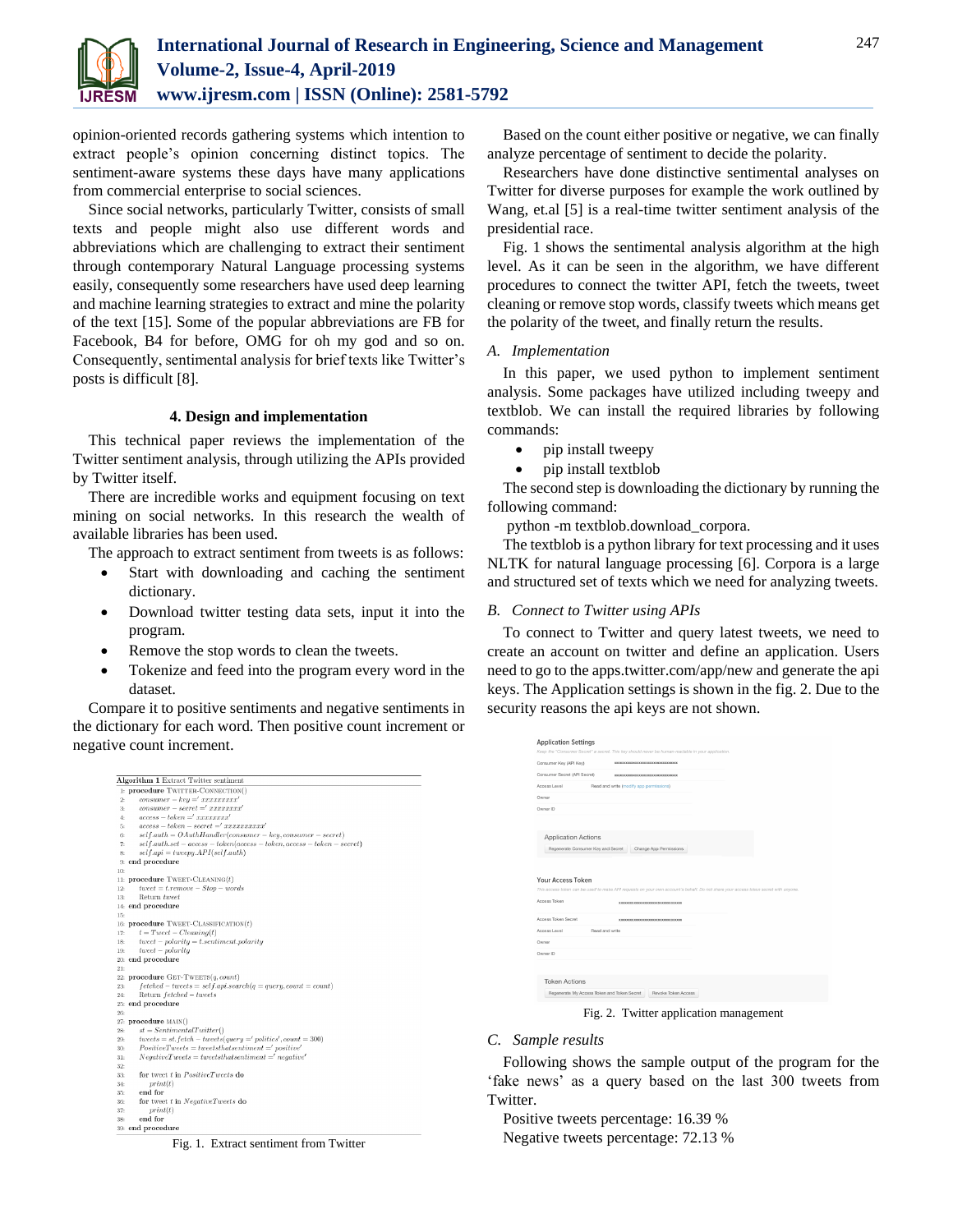

Neutral tweets percentage: 11.47 %

## *Positive tweets:*

tweet: @Nigel\_Farage @PoppyLegion Least we forget: Farage is rich. Brexit makes him richer. He is establishment. He is a l… https://t.co/FhZSCBVHJs

tweet: @kirk0071 @Scavino45 @WhiteHouse @POTUS @realDonaldTrump Thanks for the good belly laugh this morning. Your HateTru… https://t.co/AWHXoC84LJ

tweet: @rolandsmartin Roland I like you brother but you really need to distant yourself from Donna Brazile,she's been comp… https://t.co/zqRCsVu98d

# *Negative tweets:*

tweet: RT @Independent: If you saw these tweets, you were targeted by Russian Brexit propaganda

https://t.co/Cc8IvQApbY

tweet: Behind Fox News' Baseless Seth Rich Story: The Untold Tale https://t.co/TXcDP1oQ5H

tweet: RT @JackPosobiec: Fake news called the Poland indpendence day parade a "Nazi march." Sick

https://t.co/OZA3xUopl1

Table 1 shows the sentimental analysis results based on different queries including movie, politics, fashion, and fake news. The bar chart, as shown in figure 3, illustrates the data based on the results we got form this step. If we run the program in different times we may get different results, small variance, based on the tweets we fetch. We run the program three times and these results are the average of the outputs.

| Table 1                    |                 |          |                |  |  |  |
|----------------------------|-----------------|----------|----------------|--|--|--|
| Sentiment analysis results |                 |          |                |  |  |  |
| Query                      | <b>Positive</b> | negative | <b>Neutral</b> |  |  |  |
| Movie                      | 53              | 11.1     | 35.8           |  |  |  |
| politics                   | 26.6            | 12.2     | 61.1           |  |  |  |
| fashion                    | 38.8            | 13.3     | 47.7           |  |  |  |
| fake news                  | 16.3            | 72.1     | 11.4           |  |  |  |
| Justice                    | 35.2            | 15.9     | 48.8           |  |  |  |
| Humanity                   | 36.9            | 33.3     | 29.7           |  |  |  |



As it can be clearly seen in the table and diagram the percentage of the neutral tweets are significantly high. This is also important to mention that depends on the data of the experiment we may get different results as people's opinion may change depends on the world circumstances for example fake news as it becomes the world of the year in 2017. For some queries, the neutral tweets are more than 60% which clearly shows the limitation of the current works.

# **5. Conclusion**

In this technical paper, we discussed the importance of social network analysis and its applications in different areas. We focused on Twitter as and have implemented the python program to implement sentiment analysis. We showed the results on different daily topics. We realized that the neutral sentiments are significantly high which shows there is a need to improve Twitter sentiment analysis.

#### **References**

- [1] Boguslavsky, I. (2017). Semantic Descriptions for a Text Understanding System. In Computational Linguistics and Intellectual Technologies. Papers from the Annual International Conference "Dialogue" (2017) (pp. 14-28).
- [2] Pak, A., & Paroubek, P. (2010, May). Twitter as a corpus for sentiment analysis and opinion mining. In LREc (Vol. 10, No. 2010).
- [3] Scott, J. (2011). Social network analysis: developments, advances, and prospects. Social network analysis and mining, 1(1), 21-26.
- [4] Wang, H., Can, D., Kazemzadeh, A., Bar, F., & Narayanan, S. (2012, July). A system for real-time twitter sentiment analysis of 2012 us presidential election cycle. In Proceedings of the ACL 2012 System Demonstrations (pp. 115-120). Association for Computational Linguistics.
- [5] TextBlob, 2017, https://textblob.readthedocs.io/en/dev/
- [6] Pang, B., & Lee, L. (2008). Opinion mining and sentiment analysis. Foundations and Trends in Information Retrieval, 2(1–2), 1-135.
- [7] Dos Santos, C. N., & Gatti, M. (2014, August). Deep Convolutional Neural Networks for Sentiment Analysis of Short Texts
- [8] Wilson, T., Wiebe, J., & Hoffmann, P. (2005, October). Recognizing contextual polarity in phrase-level sentiment analysis. In Proceedings of the conference on human language technology and empirical methods in natural language processing (pp. 347-354). Association for Computational Linguistics.
- [9] Liu, B. (2012). Sentiment analysis and opinion mining. Synthesis lectures on human language technologies, 5(1), 1-167.
- [10] Agarwal, A., Xie, B., Vovsha, I., Rambow, O., & Passonneau, R. (2011, June). Sentiment analysis of twitter data. In Proceedings of the workshop on languages in social media (pp. 30-38). Association for Computational Linguistics.
- [11] Rosenthal, S., Farra, N., & Nakov, P. (2017). SemEval-2017 task 4: Sentiment analysis in Twitter. In Proceedings of the 11th International Workshop on Semantic Evaluation (SemEval-2017), (pp. 502-518).
- [12] Kiritchenko, S., Zhu, X., & Mohammad, S. M. (2014). Sentiment analysis of short informal texts. Journal of Artificial Intelligence Research, 50, 723-762.
- [13] Balahur, A., Steinberger, R., Kabadjov, M., Zavarella, V., Van Der Goot, E., Halkia, M., ... & Belyaeva, J. (2013). Sentiment analysis in the news. arXiv preprint arXiv:1309.6202.
- [14] Poria, S., Cambria, E., & Gelbukh, A. (2015). Deep convolutional neural network textual features and multiple kernel learning for utterance-level multimodal sentiment analysis. In Proceedings of the 2015 Conference on Empirical Methods in Natural Language Processing (pp. 2539-2544).
- [15] Ortigosa, A., Martín, J. M., & Carro, R. M. (2014). Sentiment analysis in Facebook and its application to e-learning. Computers in Human Behavior, 31, 527-541.
- [16] Bagheri, Hamid, and Abdusalam Abdullah Shaltooki. "Big Data: challenges, opportunities and Cloud based solutions." International Journal of Electrical and Computer Engineering 5.2 (2015): 340.
- [17] Bagheri, Hamid, Mohammad Ali Torkamani, and Zhaleh Ghaffari. "Multi-Agent Approach for facing challenges in Ultra-Large Scale